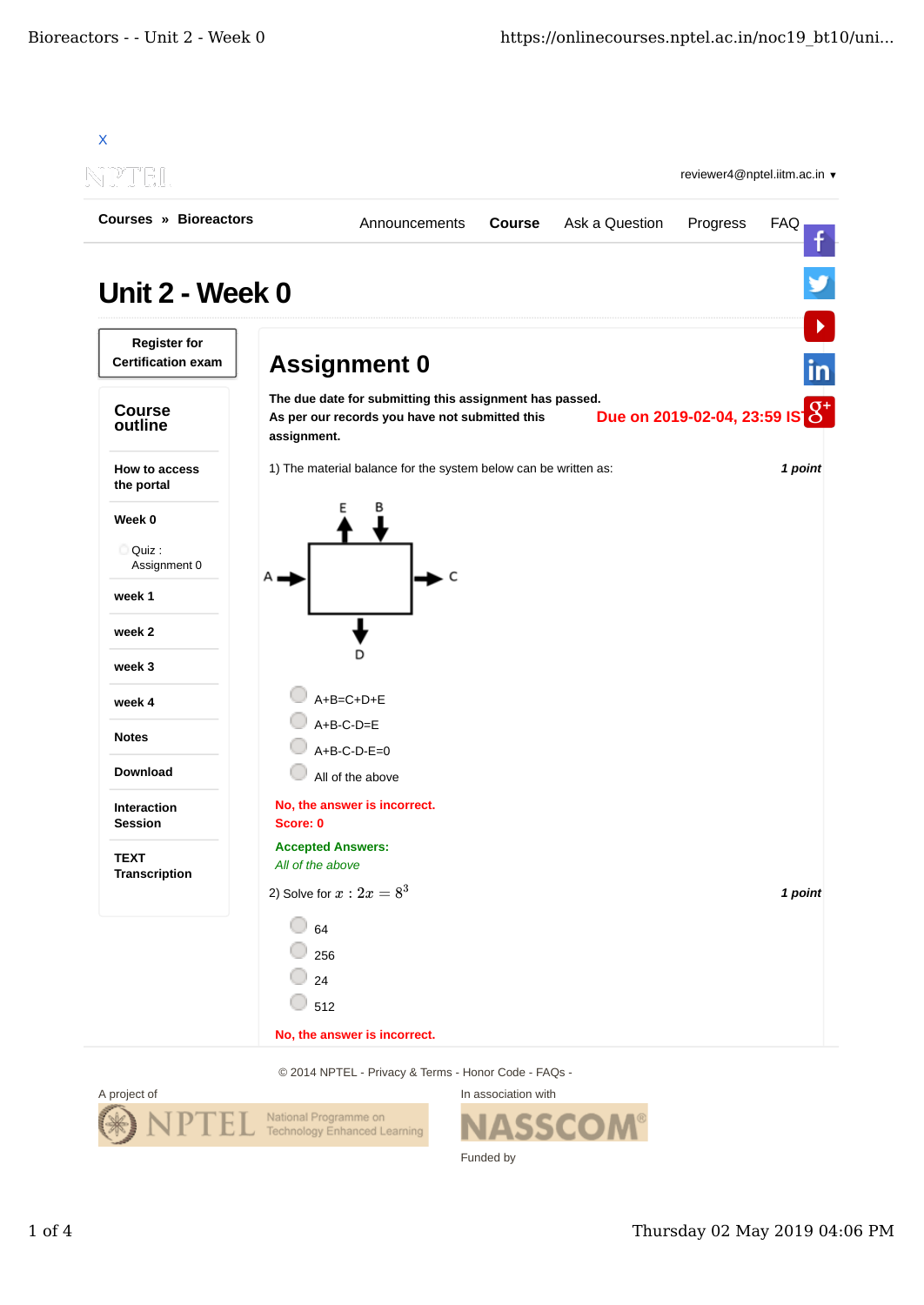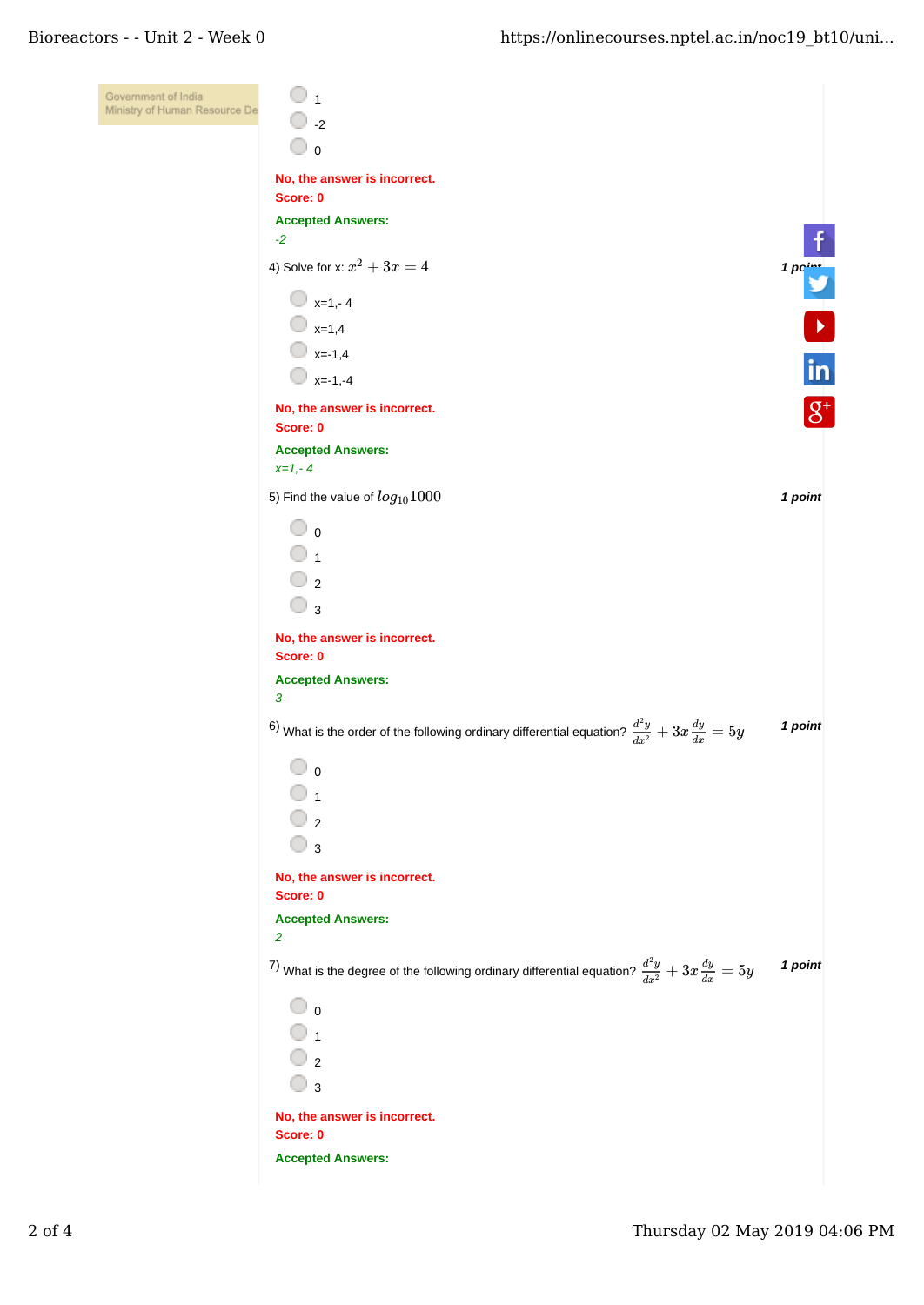*1*

8) *1 point* Consider a particle moving along a straight line such that its velocity is inversely proportional to the square of the distance (R) travelled. Formulate a differential equation that explains this relationship

$$
\frac{dR}{dt} = constant * R^2
$$
\n
$$
\frac{dR}{dt} = R^2
$$
\n
$$
\frac{dR}{dt} = \frac{1}{R^2}
$$
\nNo, the answer is incorrect.  
\nAccept Answers:  
\n
$$
\frac{dR}{dt} = \frac{1}{R^2}
$$
\n
$$
9) \int \frac{dx}{x+4} = ?
$$
\n
$$
9) \int \frac{dx}{x+4} = ?
$$
\n
$$
\frac{1}{\left(n|x+4\right| + c}
$$
\n
$$
\frac{1}{\left(\frac{1}{e+4}\right)^2} + c
$$
\n
$$
\frac{1}{\left(\frac{1}{e+4}\right)^2} + c
$$
\n
$$
\frac{1}{\left(\frac{1}{e+4}\right)^2} + c
$$
\n
$$
\frac{1}{\left(\frac{1}{e+4}\right)^2} + c
$$
\n
$$
\frac{1}{\left(\frac{1}{e+4}\right)^2} + c
$$
\n
$$
\frac{1}{\left(\frac{1}{e+4}\right)^2} + c
$$
\n
$$
\frac{1}{\left(\frac{1}{e+4}\right)^2} + c
$$
\n
$$
\frac{1}{\left(\frac{1}{e+4}\right)^2} + c
$$
\n
$$
\frac{1}{\left(\frac{1}{e+4}\right)^2} + c
$$
\n
$$
\frac{1}{\left(\frac{1}{e+4}\right)^2} + c
$$
\n
$$
\frac{1}{\left(\frac{1}{e+4}\right)^2} + c
$$
\n
$$
\frac{1}{\left(\frac{1}{e+4}\right)^2} + c
$$
\n
$$
\frac{1}{\left(\frac{1}{e+4}\right)^2} + c
$$
\n
$$
\frac{1}{\left(\frac{1}{e+4}\right)^2} + c
$$
\n
$$
\frac{1}{\left(\frac{1}{e+4}\right)^2} + c
$$
\n
$$
\frac{1}{\left(\frac{1}{e+4}\right)^2} + c
$$
\n
$$
\frac{1}{\left(\frac{1}{e+4}\right)^2} + c
$$
\n
$$
\frac{1}{\left(\frac{1}{e+4}\right)^2} + c
$$
\n
$$
\frac{1}{\left(\frac{1}{e+4
$$

End